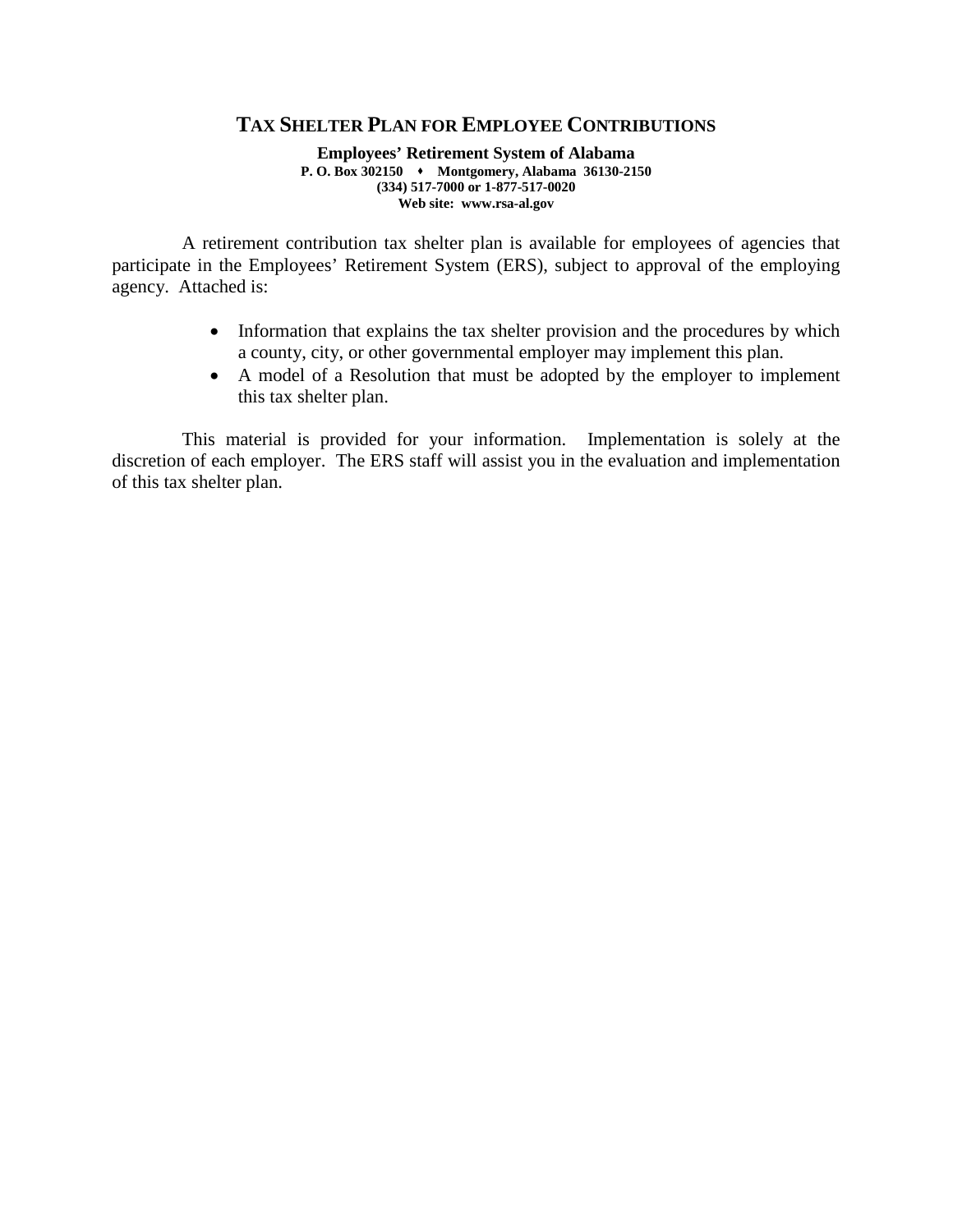## **TAX SHELTER PLAN PROVISION AND PROCEDURES**

Upon initiation of unit participation, five percent (5%) [six percent (6%) for certified Firefighters/Law Enforcement Officers] of each employee's salary is deducted from his or her paycheck and paid to the ERS as an employee contribution. Since that contribution is included in the employee's salary, the employee must pay federal income tax on that money even though he or she does not in fact receive it.

On July 13, 1982, the Internal Revenue Service issued a ruling to the ERS, which stated that members would not have to pay federal income tax on the employee's retirement contribution, if the employing agency paid the contribution directly to the ERS rather than paying it to the employee and deducting it from his or her salary. This tax savings for the employee can be accomplished without cost to the employing agency if the agency simply agrees to pay the employee contribution for the employee and if the agency correspondingly reduces the employee's salary by the amount of the contribution. This is essentially a bookkeeping change. The contribution is paid for the employee by means of a reduction in salary rather than a deduction from salary.

This "tax-shelter" only defers payment of federal income tax on retirement contributions and does not preclude payment altogether. Federal income tax will have to be paid on these contributions by the employee when the ERS pays these contributions to the employee either through a return of contributions upon withdrawal from the ERS or upon payment of benefits upon retirement.

For all purposes other than federal income taxation, the employee's salary will be considered to be the same as before the salary reduction and retirement contribution "pick-up" by the employing board or agency. **State income tax will be required on the employee's full compensation including both the reduced salary and the retirement contribution.** Social Security taxes will be paid on the employee's full compensation including both the reduced salary and the retirement contribution. The employee's full compensation, reduced salary and retirement contribution, will be used in determining the employee's average salary for calculating his or her retirement benefit. Upon withdrawal from the ERS, the employee will receive these contributions just as he or she currently would.

For implementation of this tax-shelter plan, all the following criteria must be met:

- 1. The Board or employer must provide, by Resolution or otherwise, that it will "pick-up" or pay the employee contribution to the ERS.
- 2. The employer must provide that this "pick-up" will be in lieu of payment by the employee by deduction from his or her salary.
- 3. The employer must reduce or adjust the employee's salary downward by the amount of the contribution paid directly by the employer.
- 4. The employer must provide that this "pick-up" and reduction will apply to **all** of its employees who participate in the ERS.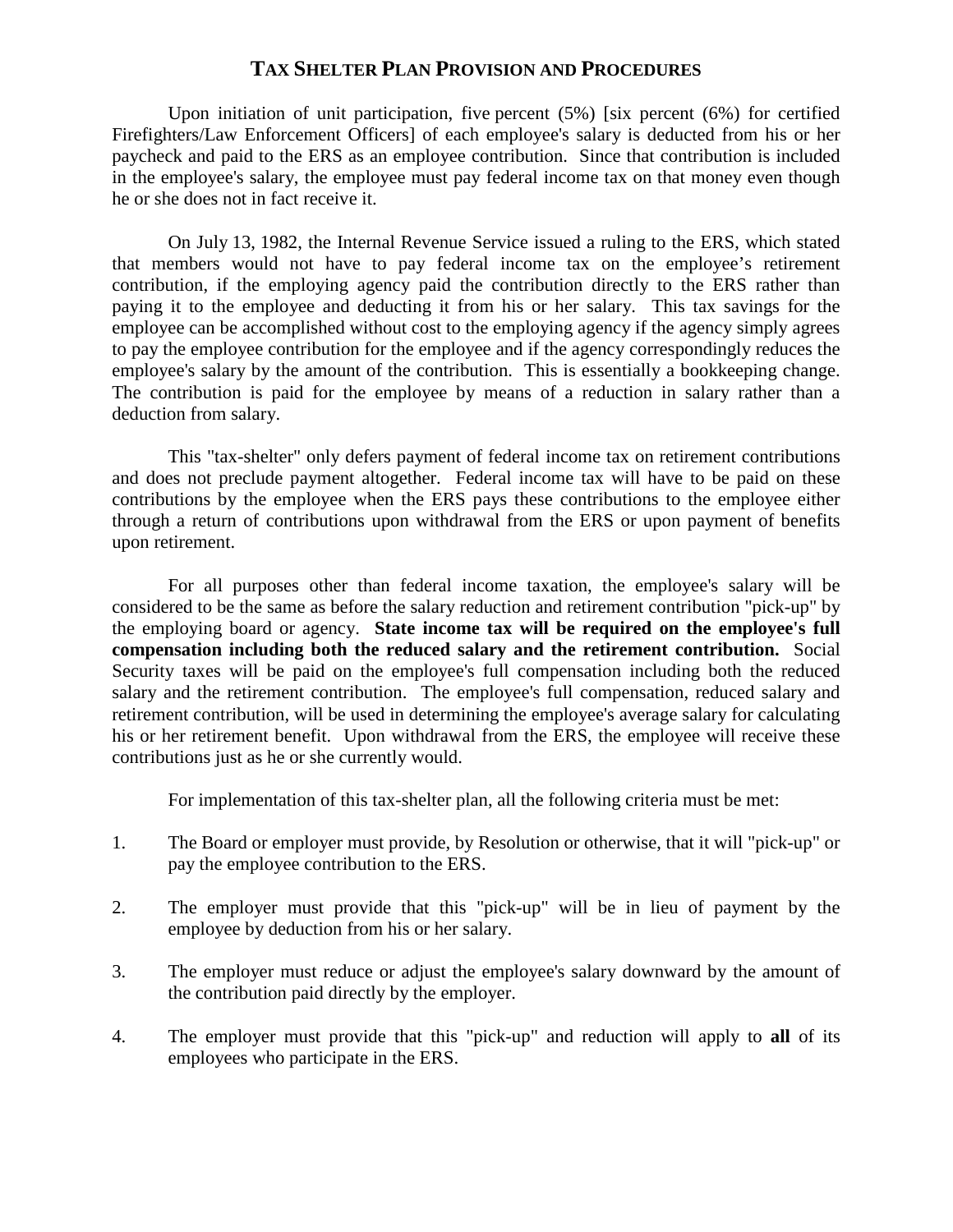5. The employer may only provide for prospective, not retroactive, application for this tax-shelter plan.

To implement this tax-shelter plan for its employees, the governing authority for each employer should:

- 1. Adopt a Resolution in substantially the same format as the attached Model Resolution.
- 2. Make the Resolution effective prospectively only.
- 3. Forward a copy of the Resolution to the Employees' Retirement System, P. O. Box 302150, Montgomery, Alabama 36130-2150.
- 4. Implement the necessary payroll procedure and reporting changes to cease withholding federal income tax from the 5 percent (5%) [6 percent (6%) for certified Firefighters/Law Enforcement Officers] contribution to the ERS, and to show the reduction in employee's gross income for federal income tax reporting purposes.

This tax-shelter plan will provide a significant tax savings for the overwhelming majority of public employees in the state of Alabama. There may be some employees because of their peculiar tax situations who would prefer not to have their retirement contributions tax-sheltered. **It cannot be emphasized strongly enough that the plan must be implemented for all the agency's employees or not implemented at all. Individual employees may not be given the option of participating in the tax-shelter plan or not participating.**